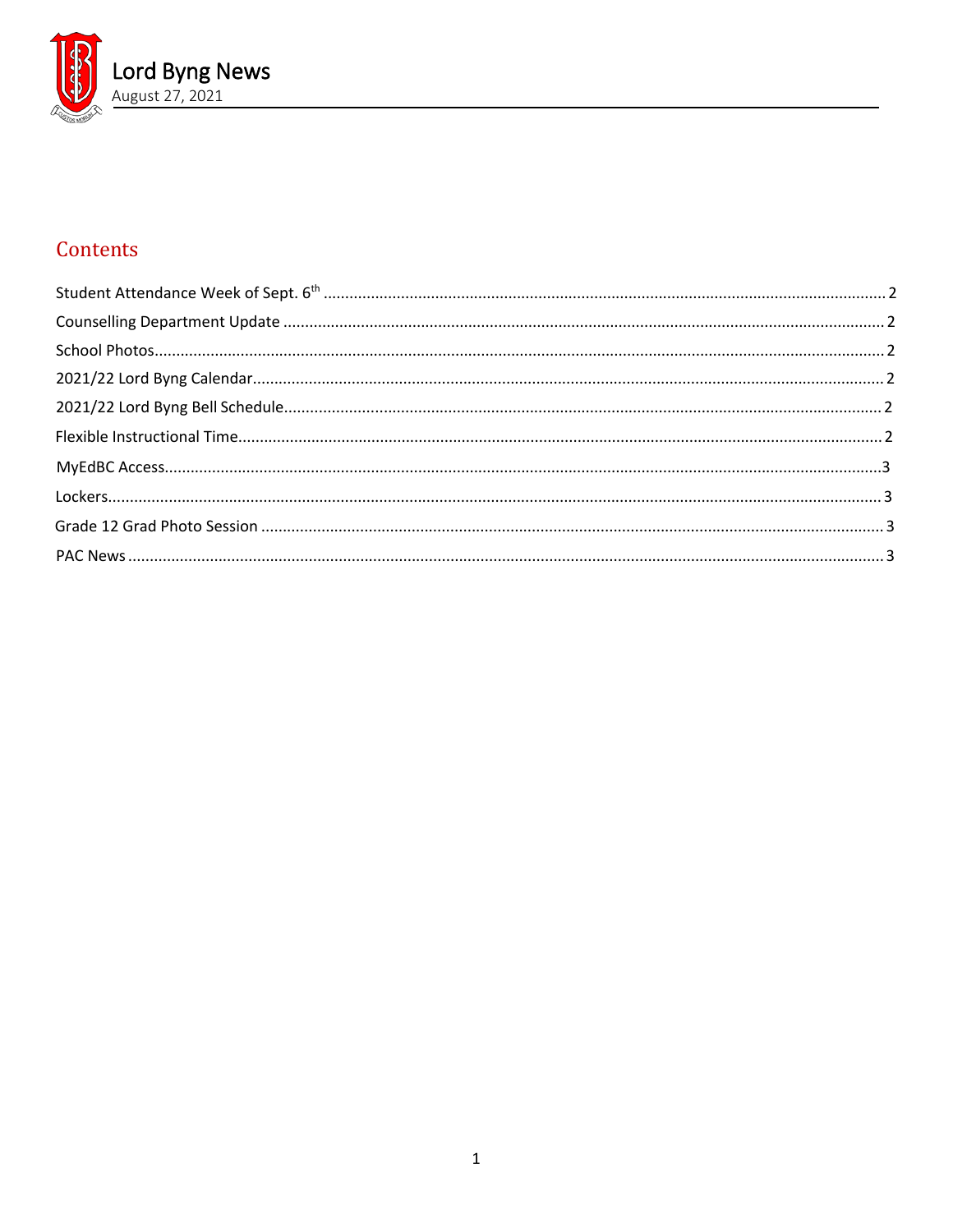## <span id="page-1-0"></span>**Student Attendance Week of Sept. 6th**

o Mon, Sept 6<sup>th</sup>: School not in session, Labour Day

o Tues, Sept 7<sup>th</sup>: School not in session; In Service Day for all Staff: Anti-Racism Training

o Wed, Sept 8 th : **10am** - Homerooms for Grades 9-12; **12pm** - Grade 8 Homeroom, Orientation & Assembly

<span id="page-1-1"></span>o Thurs, Sept 9<sup>th</sup>: First Day of Semester 1 Classes; Full School Virtual Assembly during Flexible Instructional Time (F.I.T.)

# **Counselling Department Update**

Counsellors are assigned to students by their last name (for all grades):

A to Gr – Arielle Boyd [aboyd@vsb.bc.ca](mailto:aboyd@vsb.bc.ca) Gs to  $L - Ms$ . J. Radic *iradic@vsb.bc.ca* M to Te – Ms. Smith  $msmith@vsb,bc.ca$ Tf to Z - Ms. Birsan [ibirsan@vsb.bc.ca](mailto:ibirsan@vsb.bc.ca)

Counsellors will be working the week of August 30<sup>th</sup> and will be reaching out to students with incomplete timetables. Details for course change requests will be available next week.

Please do not come to the school, all communication with counsellors at this time will be remote. Counsellors can be contacted by email (see above) or by phone at 604-713-8171.

#### <span id="page-1-2"></span>**School Photos**

Our school photo day is scheduled for September 15<sup>th</sup>.

## <span id="page-1-3"></span>**2021/22 Lord Byng Calendars**

<span id="page-1-4"></span>Please click [here](https://www.vsb.bc.ca/schools/lord-byng/About-Us/Publications/Documents/Secondary%20Calendar%202021-22%20-%20Byng.pdf) to see a list of important dates for the 2021-2022 school calendar, including school opening day as well as a list of vacation days, professional development days and parent conference dates.

## **2021/22 Bell Schedules**

<span id="page-1-5"></span>

| Monday, Wednesday, Fridays |                 | <b>Tuesdays</b> |                 | <b>Thursdays</b> |                 |
|----------------------------|-----------------|-----------------|-----------------|------------------|-----------------|
| Period 1                   | $8:40 - 10:01$  | Period 1        | $8:40 - 9:36$   | Period 1         | $8:40 - 10:01$  |
| Break                      | $10:01 - 10:11$ | F.I.T.          | $9:41 - 10:31$  | <b>Break</b>     | $10:01 - 10:11$ |
| <b>Period 2</b>            | $10:11 - 11:32$ | Period 2        | $10:36 - 11:32$ | Period 2         | $10:11 - 11:32$ |
| Lunch                      | $11:32 - 12:17$ | Lunch           | $11:32 - 12:17$ | Lunch            | $11:32 - 12:17$ |
| Period 3                   | $12:17 - 1:38$  | Period 3        | $12:17 - 1:38$  | Period 3         | $12:17 - 1:13$  |
| Period 4                   | $1:45 - 3:06$   | Period 4        | $1:45 - 3:06$   | F.I.T.           | $1:16 - 2:06$   |
|                            |                 |                 |                 | Period 4         | $2:10 - 3:06$   |

#### <span id="page-1-6"></span>**Flexible Instructional Time**

Lord Byng will be incorporating Flexible Instructional Time (F.I.T.) for the 2021-2022 school year on Tuesdays and Thursdays.

<span id="page-1-7"></span>The purpose of the FIT block is to provide students with time and flexibility to address the Career Education competencies; to meet with teachers for support, guidance and inspiration regarding curriculum or other passions and interests; collaborate with students, teachers or community members; and explore, work on, or complete assignments and projects.

FIT time is a period of Instructional Time built into the schedule that allows students to have some measure of choice and control over their own learning.

[During FIT, students are expected to be in a classroom or learning space, completing school](https://artona.com/schools/BYNG/programs/graduation) work (either individually or in groups), meeting with teachers for support on classwork, working on projects under teacher supervision or getting caught up on missed work.